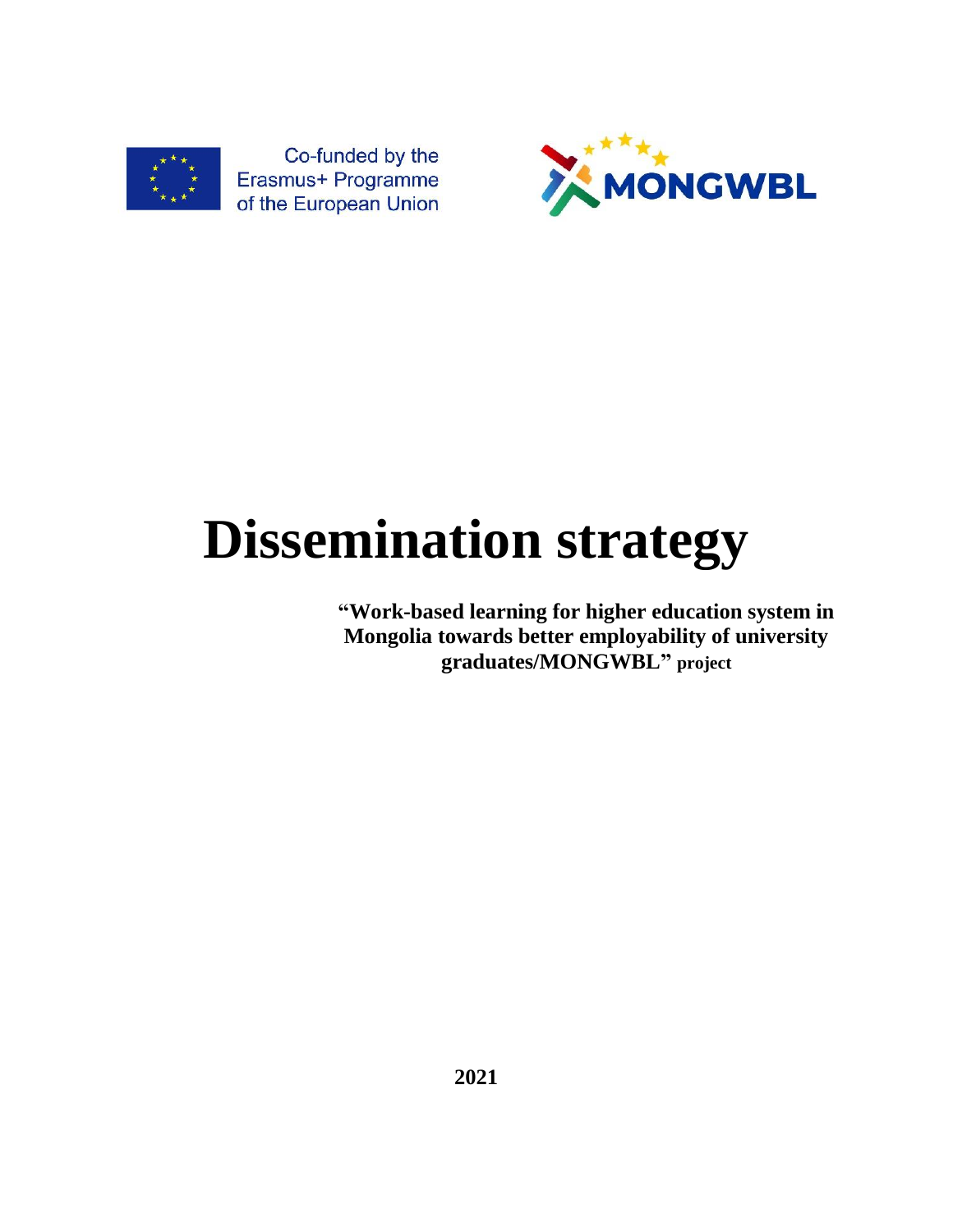#### **1. Introduction**

The situation with the unemployment of the Mongolian youth showcases that there are major difficulties for the university graduates in their transition from education to work. The MONGWBL project addresses an urgent need to enhance partnership between enterprises and higher education institutions (HEIs) and increase graduates' employability through development and implementation of supporting national strategy, appropriate legal framework on work-based learning (WBL) and flexible apprenticeship model in Mongolia.

The following project outputs/outcomes are expected:

- $\triangleright$  National Strategy for development of WBL in Mongolia,
- $\triangleright$  Flexible Apprenticeship Model (FAM) including practical implementation tools: one year Undergraduate Apprenticeship based Programme in Banking & insurance (UAPBI) and Undergraduate Apprenticeship based Programme in Tourism (UAPT) inspired by European experiences.- Amendments of national legislation in Mongolia needed for implementation of FAM.
- $\triangleright$  University-enterprise partnership innovative schemes through the pilot implementation of the FAM.
- $\triangleright$  Network for long-term cooperation between HEIs from Mongolia and programme countries.

The expected impact is foreseen on:

- $\triangleright$  Teaching staff staff's skill improved,
- Long-term strong network with enterprises for integrating knowledge and experiencebased learning created,
- $\triangleright$  Graduates employability increased in institutional level,
- $\triangleright$  HEIs and enterprises partnership reinforced, the establishment of new apprenticeship and WBL schemes promoted,
- $\triangleright$  Skills matching and better employability of university graduates in national level,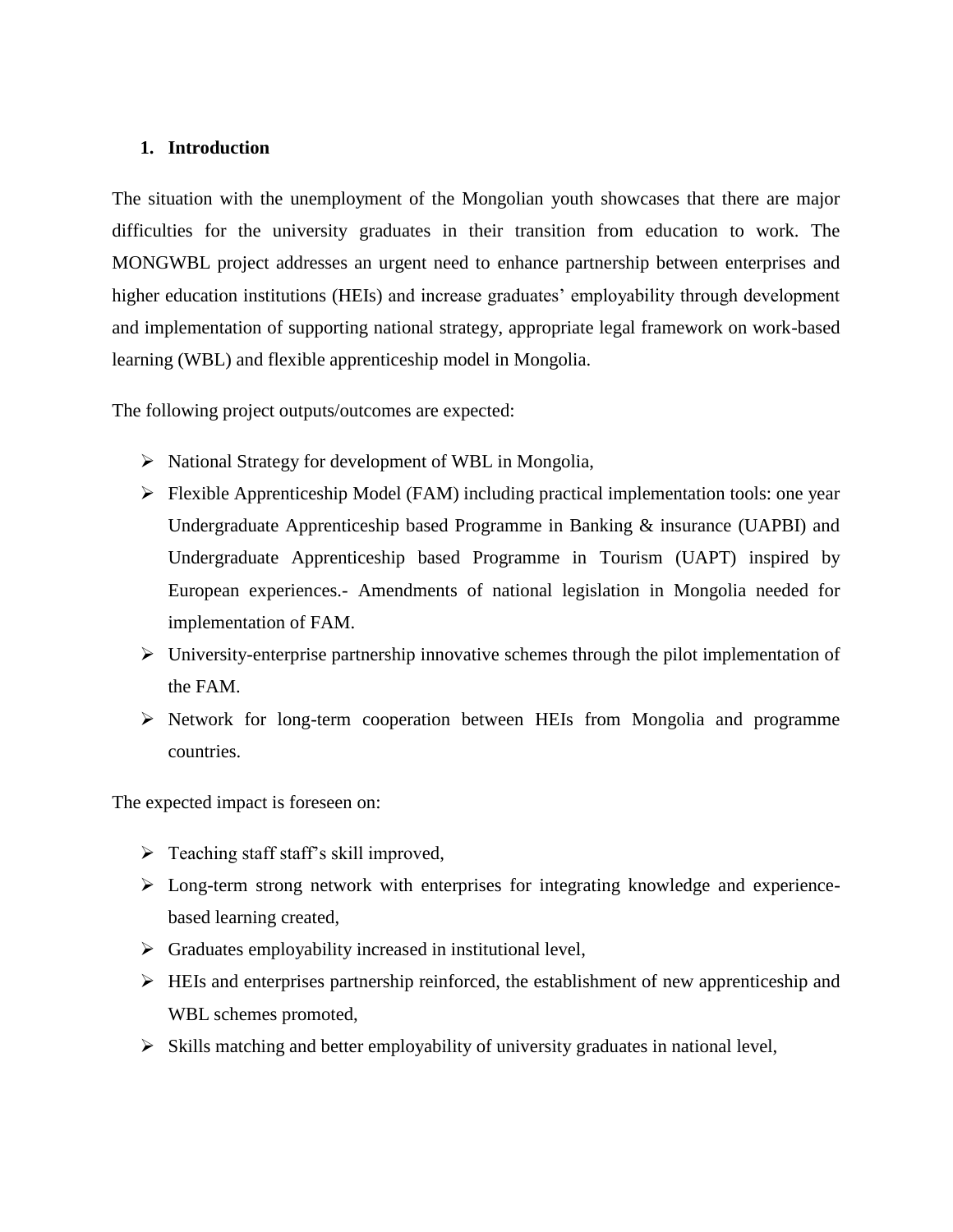$\triangleright$  Long-term cooperation between the involved partners promoted leading to convergence in line with EU developments and standards towards fostering the integration of the HEIs in European level.

## **2. Overall communication objectives**

Disseminating Information on MONGWBL project results is an important and integral part of the project. Dissemination in general is a planned process of providing information to the target groups and key actors in regard to project process, activities and results by the use of different dissemination channels at local, regional, national, EU and international level.

The main objectives of the Dissemination activities are:

• To promote and raise awareness about the project contents.

• To successfully transfer the results to appropriate decision-makers to achieve their sustainable promotion and support.

• To convince Higher Education institutions and Enterprises to adopt and/or apply the results, also after the project.

# **3. Dissemination strategy in the MONGWBL project**

The MONGWBL Dissemination strategy includes planning of the type and number of activities, people involved, implementation, impact, and results, as well as the dissemination plan will target groups, instruments and tools to be designed, milestones and performance indicators.

The project dissemination activities will be implemented in cooperation with all partners. The partner responsible for the overall coordination of all dissemination activities.

The dissemination activities are structured inside and outside of each organization as follows:

- **Face-to-face activities:** Presentations, meetings, workshops, conferences, seminars.
- $\checkmark$  Internet based: Emails, website, e-newsletter, social media, etc.
- **Paper based:** Brochures, flyers, articles, newsletters, press releases etc.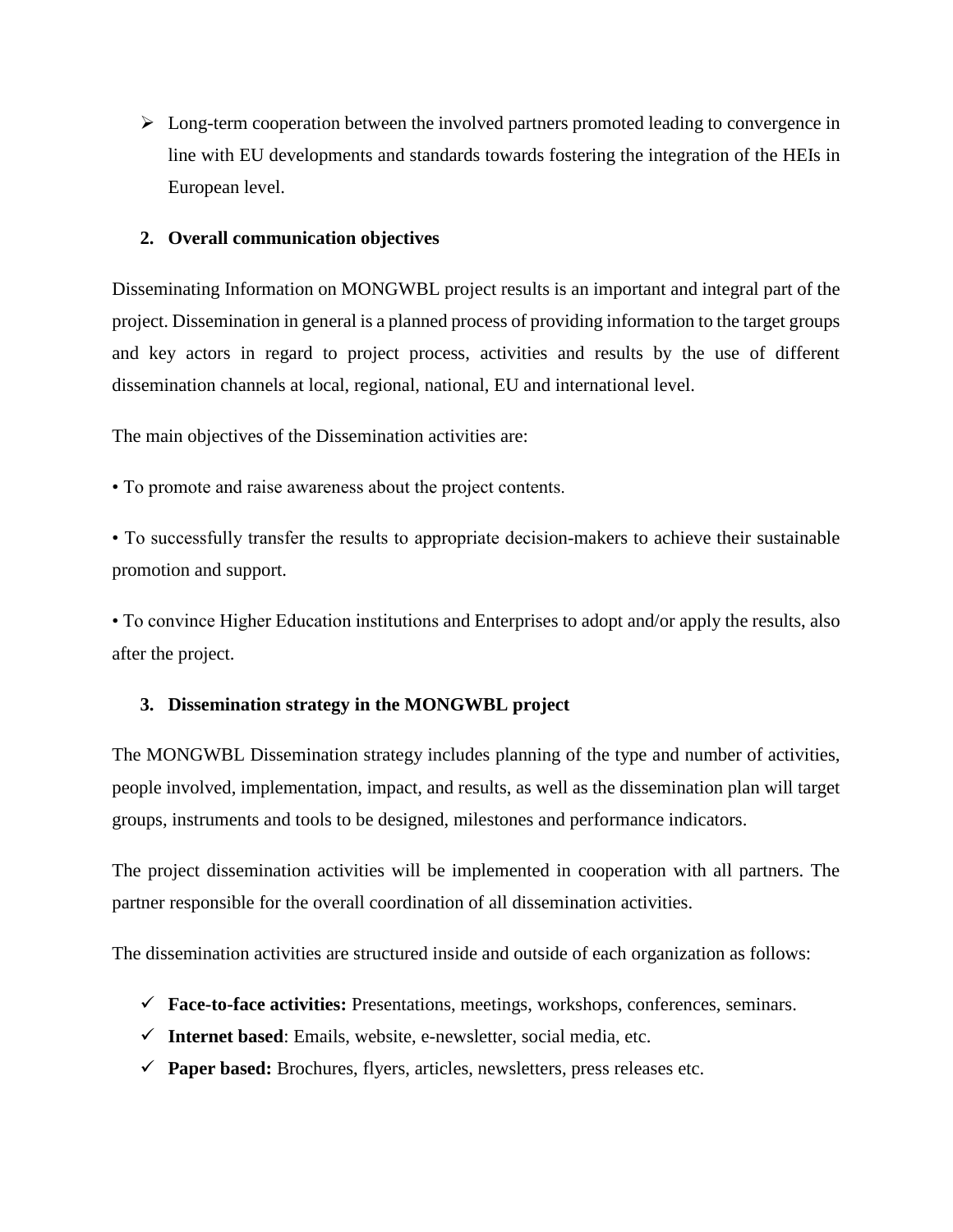**Performance activities:** Activities closely related to project outputs such as the implementation of seminars, workshops, and piloting activities.

# **4. Target groups**

The project's target groups can be divided in two categories:

1) Direct beneficiaries of project' activities:

Teaching and administrative staff of universities/research institutions as well as enterprises, especially those in Banking and Tourism sectors,

2) Indirect beneficiaries of project' activities:

Includes people who will indirectly benefit from the project activities (local authorities, public bodies, NGOs, employees, businesses, researchers, general public) during its duration.

## **5. Specific objectives for each target group, related to the project's objectives**

- $\checkmark$  Ensure that the teaching and administrative staff as well as enterprises are aware of the objectives of project and activities,
- $\checkmark$  Ensure overall dissemination of project outcomes (especially PITAHE, FAMs, NDS-WBL) among universities and research institutions, as well as general public and enterprises,
- $\checkmark$  Raise awareness and understanding of the work-based learning among the Mongolian students, teaching and administrative staff of universities/research institutions, enterprises as well as public authorities,
- $\checkmark$  Ensure that the general public is aware of the objectives, activities and outcomes of project.

# **6. Main activities that will take place covered by the dissemination plan**

- $\triangleright$  Kick-off meeting of project,
- $\triangleright$  Creation and regular updating of project web site and Facebook page,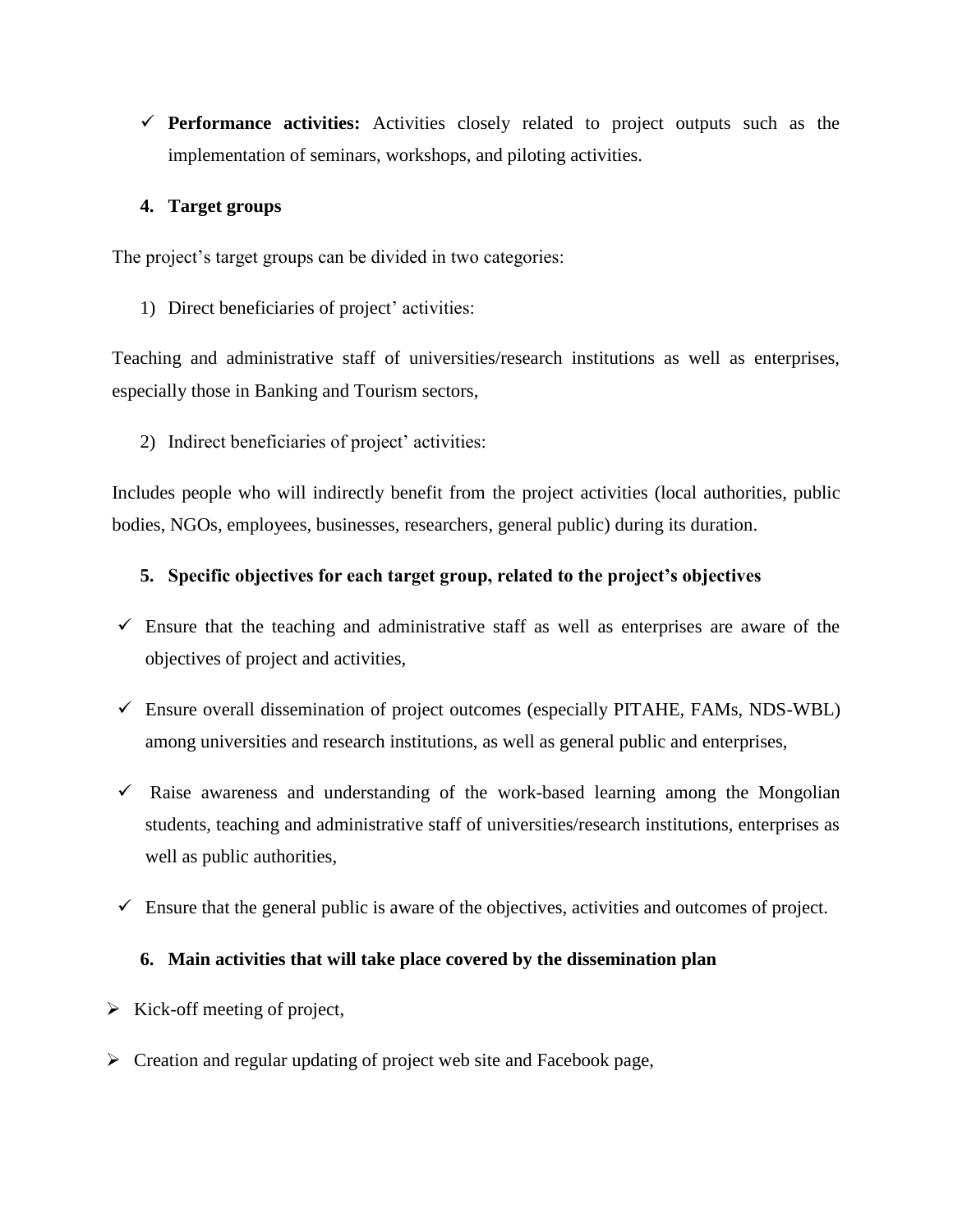- $\triangleright$  Trainings with involvement of representatives of target groups,
- $\triangleright$  Publication of training package in English and Mongolian languages (both hard copies and online),
- $\triangleright$  Publication of Flexible Apprenticeship Model (UAPBI and UAPT) in English and Mongolian languages (both hard copies and on-line),
- $\triangleright$  Development and dissemination of newsletters in English and Mongolian languages,
- $\triangleright$  Publication of brochures on project activities in English and Mongolian languages,
- $\triangleright$  Dissemination via national media,
- $\triangleright$  Organization of round tables to discuss the project outcomes with the representatives of target groups,
- $\triangleright$  Organization of dissemination conferences in program country,
- Daily communication with educational community and interested parties.

### **7. Indicators of achievement of the communication objectives**

- The following indicators will allow to measure achievements:
- $\checkmark$  Number and type of dissemination materials/tools,
- $\checkmark$  Number of people receiving the communication materials,
- $\checkmark$  Number of visitors of the web site of the project,
- $\checkmark$  Number of visitors of the Facebook page of the project,
- $\checkmark$  Feedbacks from trainings and meetings,
- $\checkmark$  Number of the media coverage per each project activity.